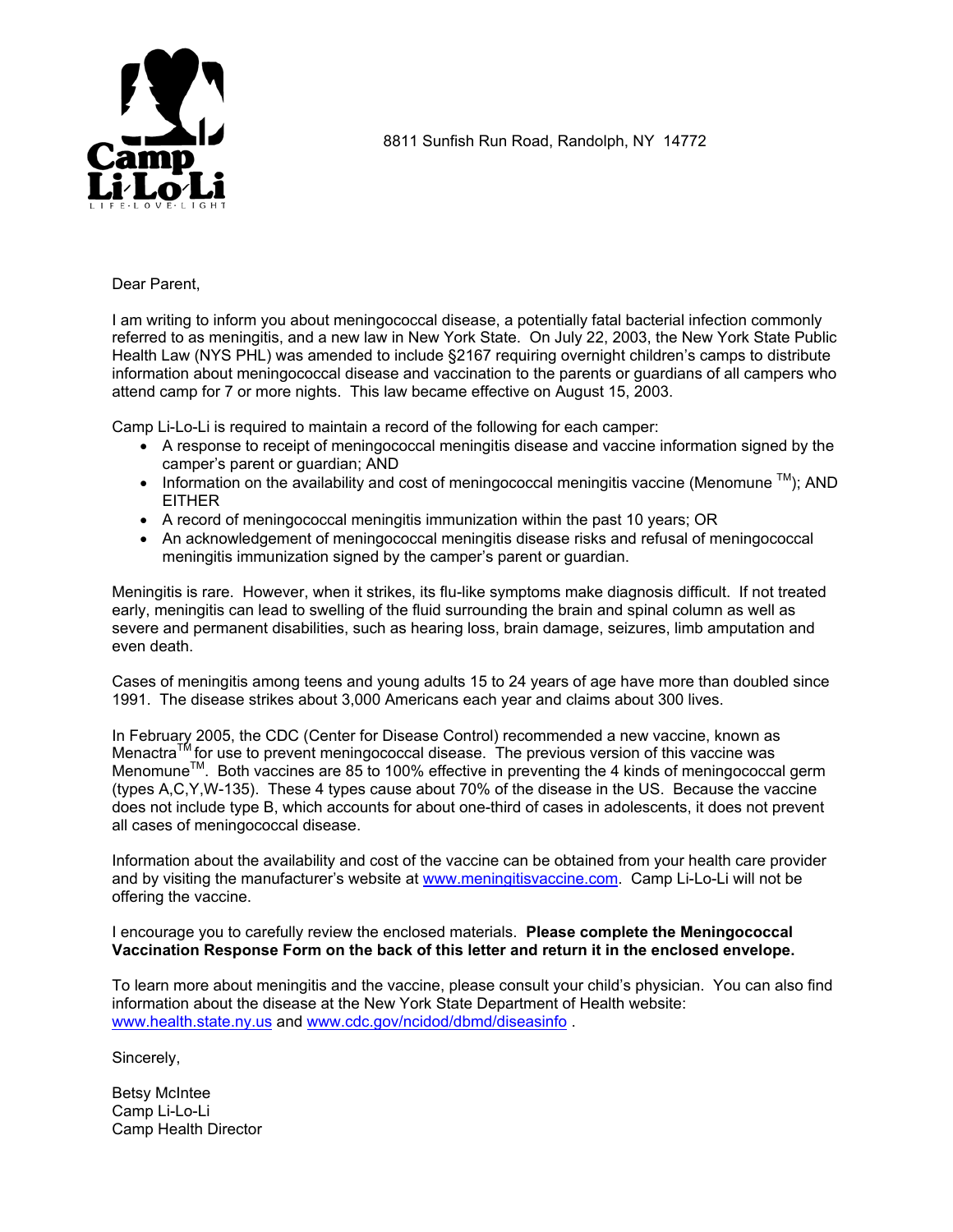# **MENINGOCOCCAL MENINGITIS VACCINATION RESPONSE FORM**

New York State Public Health Law requires the operator of an overnight children's camp to maintain a completed response form for every camper who attends camp for seven (7) or more nights.

### **Check one box and sign below.**

My child has had the meningococcal meningitis immunization (Menomune  $TM$ ) within the past 10 years.

Date received

[Note: If your child received the meningococcal vaccine available before February 25, 2005 called Menomune™, please note this vaccine's protection lasts for approximately 3 to 5 years. Revaccination with the new conjugate vaccine called Menactra TM should<br>be considered within 3 to 5 years after receiving Menomune™.]

I have read, or have had explained to me, the information regarding meningococcal meningitis disease. I understand the risks of not receiving the vaccine.

I have decided that my child will **not** obtain immunization against meningococcal meningitis disease. end Please initial here.

| Signed:                                                                                                                                                                                                                       | Date: _________________________ |
|-------------------------------------------------------------------------------------------------------------------------------------------------------------------------------------------------------------------------------|---------------------------------|
|                                                                                                                                                                                                                               |                                 |
| Parent/Guardian's email address: Note that the state of the state of the state of the state of the state of the state of the state of the state of the state of the state of the state of the state of the state of the state |                                 |